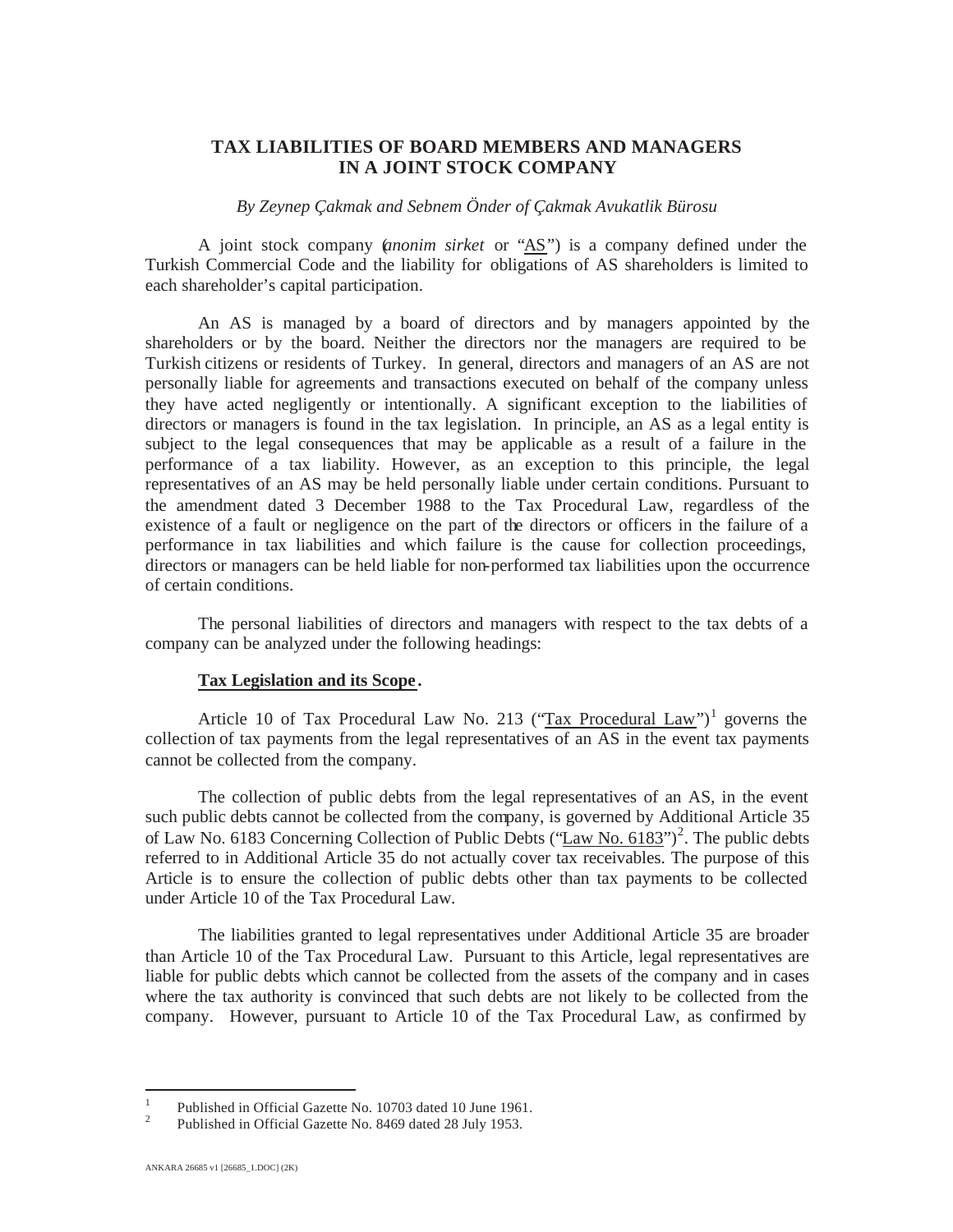certain decisions of the Council of State (' $\Delta$ **n**istay')<sup>3</sup>, a payment order can be notified to the legal representative only when the tax administration fails to collect its receivables from the assets of the company due to the company's insolvency. Unlike Additional Article 35, Article 10 of the Tax Procedural Law does not provide for the discretion of the tax administration.

We believe that the collection of the tax receivables of an AS from its legal representatives should be made under the Tax Procedural Law. Additional Article 35 of Law No. 6183 should apply only when the tax debt of a company becomes final (i.e., upon the expiration of the 30-day period to file a lawsuit or finalization of the lawsuit if a lawsuit has been filed). Danistay, in its certain decisions<sup>4</sup>, confirmed this conclusion. However, in practice, tax offices may send payment orders to legal representatives under Additional Article 35 without any need to finalize proceedings regarding insolvency of a company.

### **Who are Considered Legal Representatives under the Tax Legislation?**

General Communiqué No.  $390^5$  issued by the Ministry of Finance aims to define the legal representatives of an AS. Pursuant to this Communiqué, the legal representatives of an AS are:

- (i) each director with the power to manage and represent the company; and/or
- (ii) each appointed manager with the power to manage and represent the company.

Danistay, in its Decision No. E. 1998/2761, K. 1999/2128, confirmed that a director is considered a legal representative as defined under the tax legislation only if such director is granted authorization to represent the company. The authorization to manage and represent a company (i.e., authority to sign on behalf of the company) is granted either in the articles of association of the company or by a further decision of the board of directors or general assembly. Such decision regarding representation must be registered with the Turkish Trade Registry.

Accordingly, the legal representatives who may be held liable for the tax debts of a company are the directors and/or managers whose authorization to represent the company is registered with the Trade Registry and whose authorization is published in the Turkish Trade Registry Gazette. The liable legal representatives shall be determined solely by the tax office in accordance with the records at the Trade Registry. A legal representative shall be released from any liability which arises after his resignation, provided that his resignation is registered with the Trade Registry and such resignation is published in the Trade Registry Gazette. Although it is not the position in law, in practice the tax office may also pursue a legal representative who has already resigned if the tax obligation of the company had arisen during the term in which he was such legal representative.

## **Personal Liabilities of Directors and Managers.**

Before the amendment in 1988, Article 10 of the Tax Procedural Law provided that legal representatives shall be held personally liable for tax payments if they fail to perform

<sup>&</sup>lt;sup>3</sup> Tax Chambers General Assembly Decision No. E. 1999/153 K. 1999/507; Seventh Chamber Decision No. E. 2000/2724 K. 2000/3446. <sup>4</sup> Danistay Third Chamber Decision No. E.1996/6514, K. 1998/1701; Danistay Seventh Chamber Decision

No. E. 1997/5295, K. 1998/4660 and Danistay Fourth Chamber Decision No. E. 1997/1869, K. 1997/3971. <sup>5</sup> Published in Official Gazette No. 22526 dated 17 January 1996.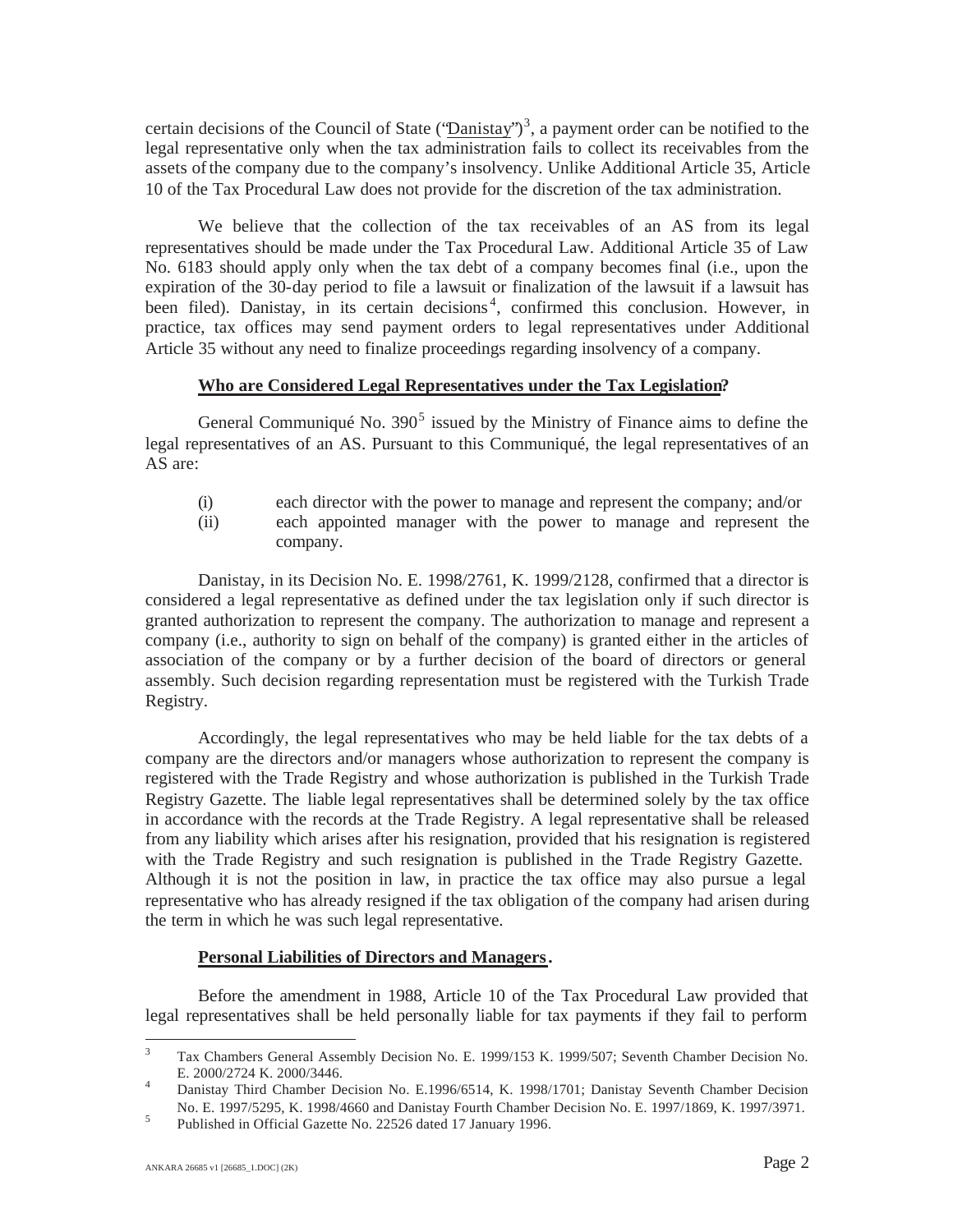their duties due to their fault or negligence. The amendment deleted the words "*due to their fault or negligence*" and the liabilities of legal representatives thus became objective. In other words, legal representatives will be personally liable for the tax liabilities of a company, regardless of their fault or negligence, in the event any of the below shall occur:

- (i) initiation of collection proceedings against the company for a tax payment obligation (tax, default interest or tax penalty) arising from the failure of performance of tax liabilities in a timely and proper manner;
- (ii) as a result of the collection proceedings in (i) above, failure of the tax administration to collect its tax receivables due to the insufficient assets of a company after the collection process by the tax authorities; or
- (iii) a tax obligation of the company becomes due as a result of the failure of the legal representative to perform his duties with respect to the payment of taxes.

The failure of a legal representative to perform his tax duties (i.e., occurrence of a tax payment obligation) is automatically deemed as the legal representative's fault and/or negligence. Accordingly, regardless of the existence of a fault or negligence on the part of the legal representative in the failure of performance of tax liabilities and which failure is the cause for collection proceedings, a legal representative can be held liable for non-performed tax liabilities upon the occurrence of the conditions above. Legal representatives of a company are jointly and severally liable for their above-stated tax liabilities, however, if such failure of performance of tax liabilities of a company is due to an event of *force majeure* they will not be held liable.

Danistay, even after the amendment, interpreted Article 10 in the same manner and, in its various decisions, invalidated tax proceedings against legal representatives when the representatives had proved that they were not the legal representative during the period in which the tax liability had arisen and that they did not have any fault or negligence in the tax debts of the company. In conclusion, legal representatives shall be held personally liable for the tax debts of a company until such time that they can prove they were not in default.

## **What Happens in Practice?**

In practice, tax offices, without finalizing the tax proceedings against a company, send separate payment orders to the legal representatives and hold them personally liable for the tax debts of such company. Danistay Third Chamber Decision No. E. 1991/1129, K. 1992/1170 provides that the tax obligation notified to the company becomes final and it is not necessary to send a separate notification to the legal representatives. However, in practice, tax authorities send a separate payment order to each legal representative under General Communiqué No. 387<sup>6</sup>.

Pursuant to the provisions of Law No. 6183, the highest ranking officer in the public administration may impose a cautionary attachment (*ihtiyati haciz*) on the assets of the legal representatives of a company without any need for notification of a payment order.

<sup>6</sup> Published in Official Gazette No. 22330 dated 1 July 1995.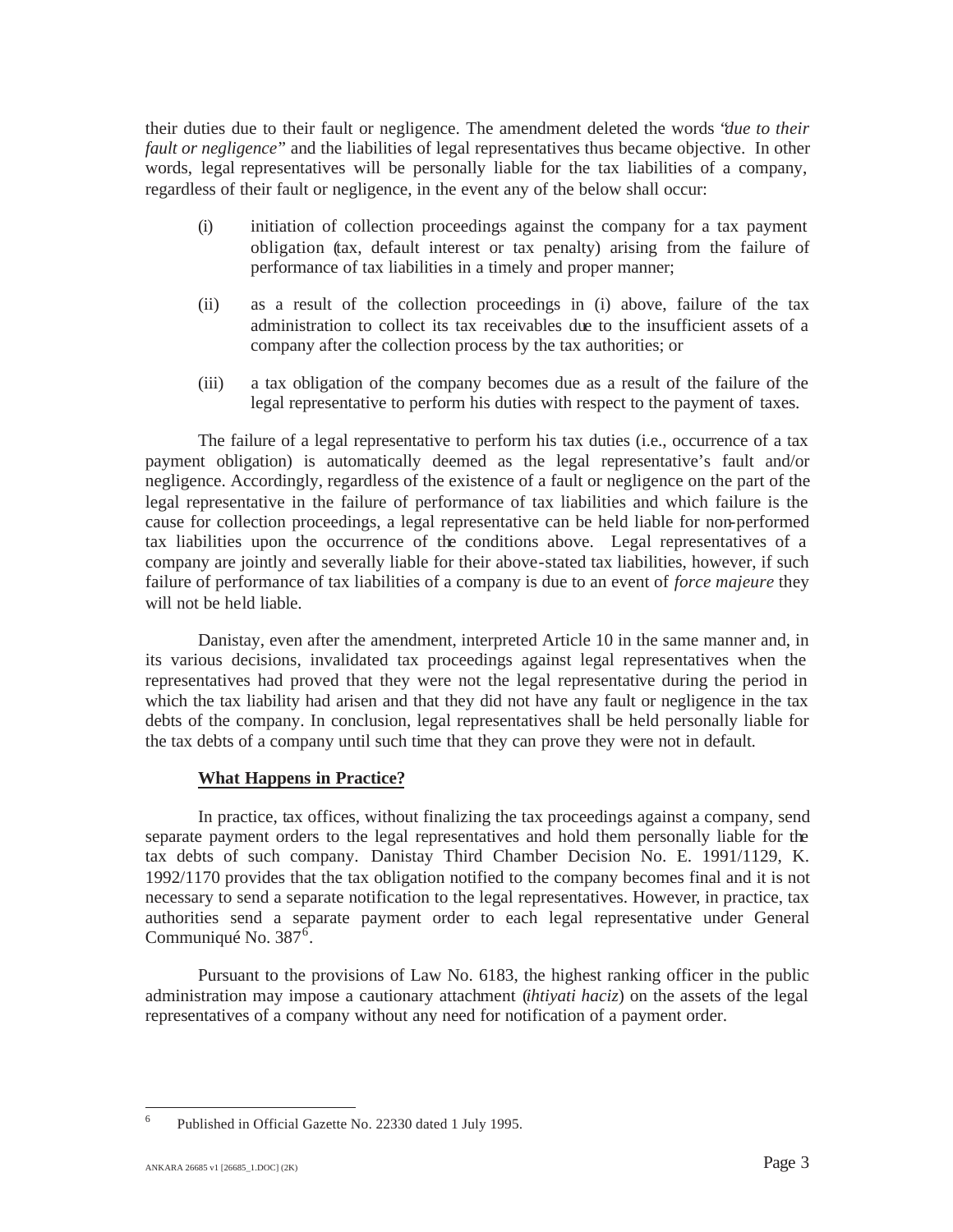In certain cases, the legal representatives of a company may be prohibited from departing Turkey pursuant to Passport Law No.  $5682^7$ . However, pursuant to General Communiqué No. 395<sup>8</sup> issued by the Ministry of Finance, such prohibition on the legal representative can be revoked at the discretion of the Ministry of Finance and without any need for a security deposit, under the following conditions:

- (i) the legal representative is in good faith in payment of the tax;
- (ii) the prohibition on the legal representative adversely affects the legal representative's ability to pay the tax; and
- (iii) the legal representative's departure does not adversely affect collection of the public debt.

It should be noted that in the event the payment order is notified to more than one legal representative, the prohibition to depart the country may be imposed on just one legal representative and may be revoked for the others.

#### **What Remedies are Available to Directors and Managers?**

If the company fails to make the necessary tax payment, the tax office shall collect the tax receivables from the directors and/or managers regardless of the existence of fault or negligence. The filing of a lawsuit by the company against the tax administration shall not prevent the tax office from notifying a payment order to the legal representatives of the company. The director and/or manager will then have the following options:

(i) pay the tax debt and then ask for recourse from the company for the amount paid by the legal representative. However, in such scenario, the legal representative will not be able to collect such amount from the company since the tax administration requests such amount from the director due to insufficient assets of the company; or

(ii) file a lawsuit (within 7 days starting from the notification of the payment order to the director) against the tax administration for the invalidation of the payment order with the claim that (a) the tax liability had not arisen during such director's term or due to such director's fault or negligence, and/or (b) the tax obligations must be collected pursuant to Article 10 of the Tax Procedural Law and such a payment order may not be notified until all remedies available to collect the tax debt from the assets of the company have been exhausted. An objection to a payment order does not suspend the payment obligation unless a security covering the entire debt has been deposited.

\*\*\*

#### **Conclusion.**

Although it is not the intention of the law, tax offices hold legal representatives personally liable and send them payment orders without seeing the need for finalizing proceedings against the company. However, such practice is not in compliance with the Tax Procedural Law since we believe that the tax office may not start any proceeding against a legal representative until its proceedings against the company become final. Further, a legal representative who has no fault or negligence in the performance of the tax debts of a

<sup>&</sup>lt;sup>7</sup> Published in Official Gazette No. 7564 dated 24 July 1950.<br><sup>8</sup> Published in Official Gazette No. 22663 dated 11 June 1996.